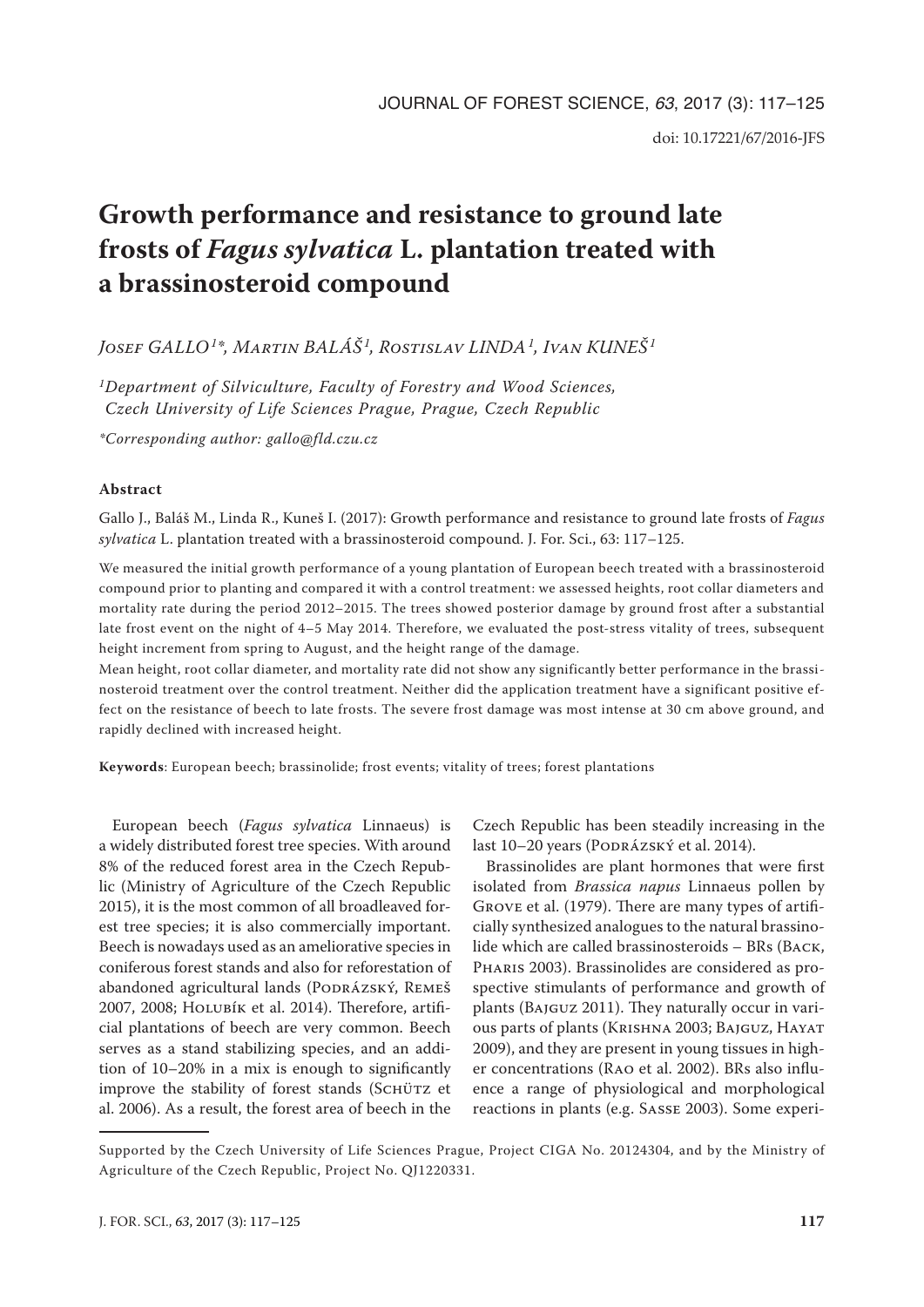ments have shown that the application of BRs had positive effects on germination, growth, vitality and stress resistance of agricultural and woody plants, e.g. increased number of fruits in commercial yellow passion fruit (*Passiflora edulis* Sims f. *flavicarpa*) O. Degener (Gomes et al. 2006), enhancement of sorghum (*Sorghum vulgare* Persoon) seedling growth under osmotic stress (VARDHINI, RAO 2003), cell elongation of rice (*Oryza sativa* Linnaeus) seedlings under low temperatures (Fujii, Saka 2001), seed germination and seedling growth enhancement of maize (*Zea mays* Linnaeus) (He et al. 1991; Singh et al. 2012) and cucumber (*Cucumis sativus* Linnaeus) (Khripach et al. 1999) under chilling stress, increased freezing tolerance of *Bromus inermis* Leysser (Wilen et al. 1995), and increased sugar beet (*Beta vulgaris* Linnaeus) yield (HRADECKÁ et al. 2009). BRs were also reported to improve the seed germination of forest trees (Li et al. 2005) and promote the initiation of embryogenic tissue formation of coniferous trees (Pullman et al. 2003). Further, Khripach et al. (1999) suggested that the general ability of BRs to increase the resistance of plants to unfavourable environmental factors such as extreme temperatures, drought, salinity, or pesticides could be crucial for practical application.

In the conditions of Central Europe, late frosts are an abiotic factor causing substantial losses in forest plantations. The adverse effects of sub-zero temperatures are accentuated in late spring, when the young buds and leaves have not fully matured yet. The frost damage susceptibility differs among the tree species. For instance, the threshold when flushing spruce and pine buds are injured is around –3 and –6°C, respectively (Christersson, von Fircks 1988). European beech is generally known as a frostsensitive species, although dormant winter buds are well-resistant to the Central European climate extremes, and even the mature foliage is considered to show fairly high freezing tolerance (KREYLING et al. 2012). There is only a short time period, directly after leaf flushing, when beech becomes highly sensitive to frost (Kreyling et al. 2012; Menzel et al. 2015; Lenz et al. 2016). DITTMAR et al. (2006) specified the temperature threshold value of –3°C for late frost damage at the beginning of the vegetation period which can negatively affect the radial increment. It is apparent that any visible leaf damage which is able to regenerate and has no effect on the increment can appear also after minor frost. Furthermore, it is not only the absolute minimum temperature value, but also the duration of the frost event (temperature sum), which is important in determining the severity of frost injury (LANGVALL et al. 2001).

Extraordinary temperature extremes are primarily reached during clear (cloudless) nights and days (e.g. Oke 1970; Gallo et al. 2011; Leslie et al. 2014). The spatial distribution of low temperatures corresponds well with local terrain forms, and frost events are more frequent in so called frost hollows, i.e. shallow valleys and immersed basins (LINDkvist, Lindqvist 1997). The zone near the ground is particularly treacherous (Špulák, Balcar 2013). As a result, height and diameter increments deteriorate and mortality rate can increase (Kuneš et al. 2014). Some tree species are more susceptible to late frosts than others – beech is counted as predisposed (Strasser 2011) among other common broadleaves. The susceptibility increases following the cumulation of several negative factors such as drought and heat during the day (GEIGER 1950; STEYRER 2011), and the sensitivity to late frosts varies across the species distribution range (KREYLING et al. 2012; NOVOTNÝ et al. 2015).

The aim of this paper is:

- (*i*) to assess mortality and growth (height and root collar diameter) performance of a European beech plantation treated before planting with a brassinosteroid compound: 2-alpha-3-alpha-17-betatrihydroxy-5-alpha-androstan-6-one (BR);
- (*ii*) to verify whether BR treatment improved the resistance of beech foliage to a late ground frost event in the second year after planting, and to study how it influenced vitality and growth performance of the trees in the subsequent vegetation period.

## **MATERIAL AND METHODS**

The experimental design was similar to an analogous experiment with *Pinus sylvestris* Linnaeus, published by Nováková et al. (2014). The BR compound we used was a synthetically prepared analogue of naturally originated 24-epibrassinolide (Коноит et al. 2002, 2004). In October 2011, one part of the nursery seedbed with beech seedlings [two-year-old root-pruned planting stock from Provenance Region 10 – Central Bohemia (Decree No. 83/1996 Coll.), Forest Vegetation Zone 3 – *Quercus-Fagus* (Forest Management Institute 2003)] was treated with the BR compound. The application was done by mechanized spraying of BR solution on the top of the seedbed. The dose corresponded to 4 mg BR·ha<sup>-1</sup>. Before application, the BR was dissolved in water with dimethyl sulfoxide. The other part of the field with beech seedlings was left untreated as a control.

In April 2012, the treated and control seedlings were lifted from the nursery and transplanted to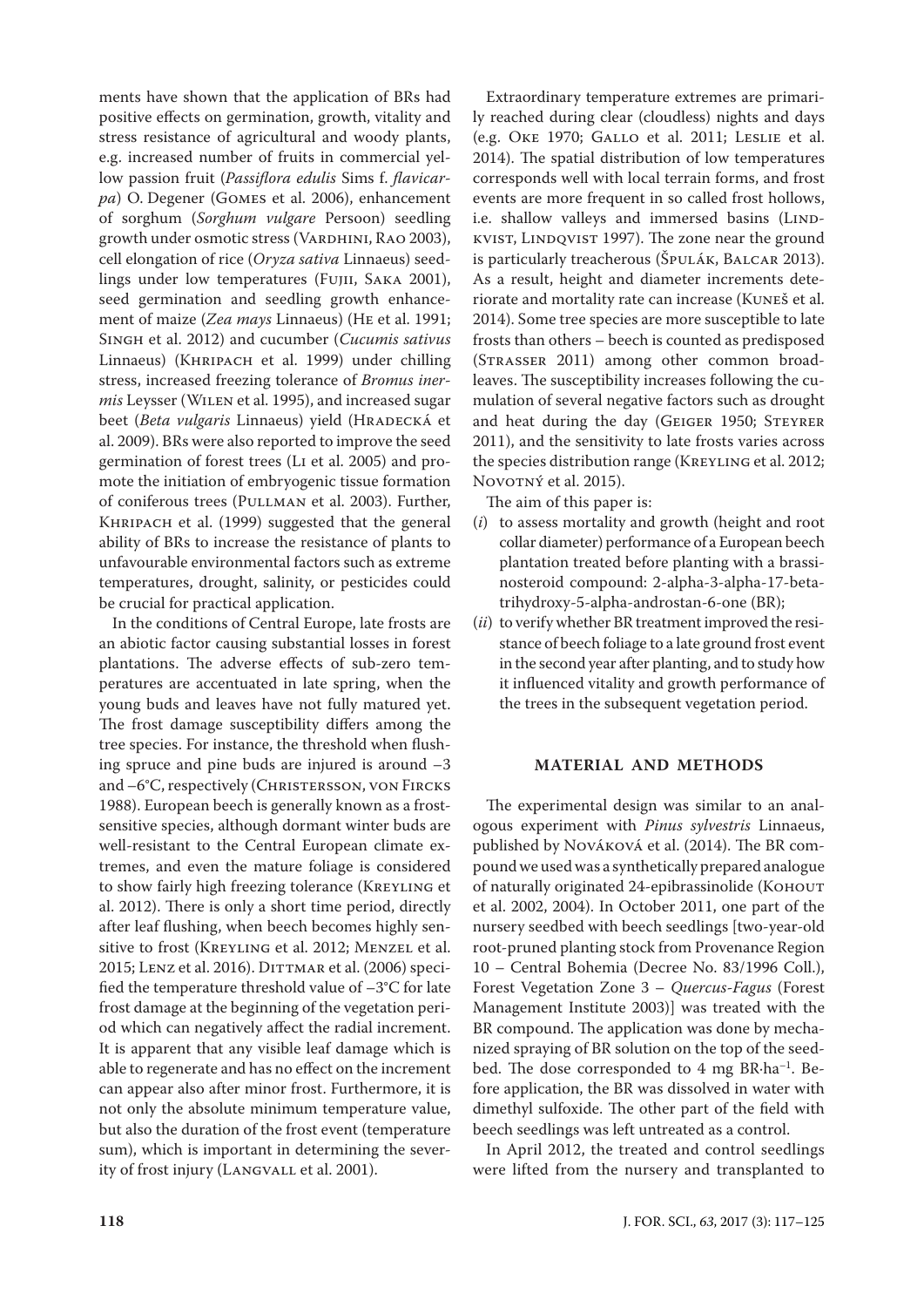| Table 1. Climatic data on the experimental plot measured by an automatic station |  |
|----------------------------------------------------------------------------------|--|
|----------------------------------------------------------------------------------|--|

| Year | Average annual temperature measured<br>at different levels above ground (°C) |        |       | Sum of annual<br>precipitation | Precipitation<br>in vegetation period |
|------|------------------------------------------------------------------------------|--------|-------|--------------------------------|---------------------------------------|
|      | $200 \text{ cm}$                                                             | 100 cm | 30 cm | (mm)                           | (mm)                                  |
| 2013 | 8.8                                                                          | 8.9    | 8.4   | 747                            | 535                                   |
| 2014 | 10.4                                                                         | 10.6   | 10.0  | 563                            | 379                                   |
| 2015 | 10.6                                                                         | 10.7   | 10.2  | 451                            | 199                                   |

the planting site. The experimental plot was situated at the Truba Research Station close to Kostelec nad Černými lesy, Czech Republic (50°0.36'N, 14°50.25'E, altitude 365 m a.s.l.). The surface was flat, the soil of a sandy-loam character, and the area was exposed to direct sunlight for most of the day. Generally, the stand conditions represented afforestation of abandoned agricultural land. The area was protected by a fence.

In 2013, an automatic meteorological station was installed in the immediate neighbourhood of the experimental plantation – LEC 3010 data logger (Libor Daneš, Czech Republic). The overview of basic climatic conditions in 2013–2015 is shown in Table 1. Precipitation during the whole year was measured by a standard non-heated tipping bucket rain gauge with the circular surface of  $500 \text{ cm}^2$ , i.e. diameter  $\approx$  25.3 cm. Precipitation in the vegetation period was calculated as the sum of daily precipitation in the period of April to September.

The experimental plantation was established at spacing of  $1 \times 1$  m and the rows of the control and treated seedlings alternated. In total, 655 seedlings were planted, including 310 BR-treated and 345 control trees. Initial measurements of height and root collar diameter were performed in spring 2012 (initial values). Periodic measurements of height and root collar as well as records of mortality rates were taken annually in autumn 2012–2015 (after the vegetation period). Mortality rates were calculated as the percentage of dead seedlings related to the initial numbers of plants.

The plantation was affected by a late frost event during the clear and calm night of 4–5 May 2014, which coincided with the bud-break and unfolding of leaves. The detailed progress of temperatures is shown in Fig. 1.

Measurement to examine the frost damage was done one week after the event, after the leaves had fully opened and the damage was still obvious despite regeneration processes. For the purpose of the damage evaluation, the near-ground zone was divided into height levels of 5 cm intervals. We registered the level of the lower and upper height limits of the damage that was marked by burnt leaves and buds. The upper limit bounded the near-ground zone negatively affected by frost. The lower limit bounded the lowest area damaged, below which the tree was mostly protected by grass. The mean extent of damage was calculated as the difference between the upper and lower limits of the damage. The height of grass and herbaceous weed vegetation during the time of the frost event varied approximately between 20 and 40 cm. The density of weed vegetation was variable.

The seedling height was measured to the nearest 1 cm and vitality was assessed according to the scale published by Kuneš et al. (2011) (Table 2).



Fig. 1. Temperatures at three above-ground levels during the frost episode of 4–5 May 2014 on the experimental plot

Table 2. The scale for seedling vitality assessment in the early years after planting, according to Kuneš et al. (2011)

- B Good health status revived height growth and good prospects of future development
- C Partially deteriorated health status no significant height increment as a result of persisting transplant shock
- D Markedly deteriorated health status defoliation, manifestations of serious transplant shock, uncertain survival prospects
- E Dead tree

A Excellent health status – the transplant shock overcome, marked height increment, full foliage, no damage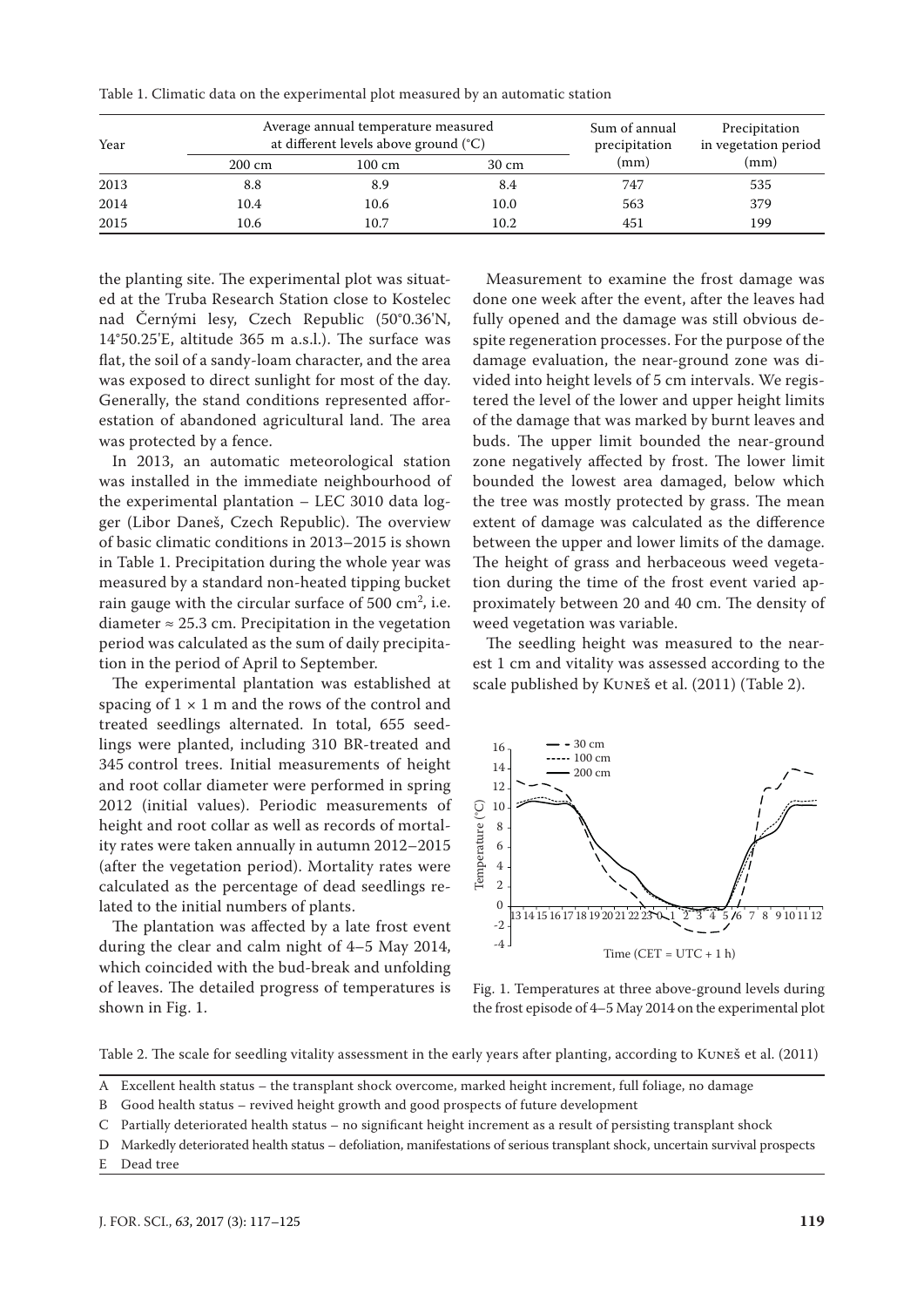**Statistical analyses**. The analysed characteristics included the data related only to trees which had survived until autumn 2015. Data relating to the trees already dead by autumn 2015 were excluded retrospectively. Some seriously damaged live trees (especially those injured by a brush cutter during weed cutting) were also excluded (10 trees).

The Fisher's exact test was applied for the comparison of mortality rates between treatments within a particular period of measurement. The  $\chi^2$  test was applied to find any differences in the distribution of trees within vitality classes between the two treatments. To test the increment between spring and autumn 2014 (after the frost event), the Wilcoxon signed-rank test was applied. The probability of damage in respective height zones was calculated as a number of damaged/number of undamaged trees for each height class individually.

### **RESULTS**

## **Mortality rate**

On all monitored dates, BR treated plants showed an insignificantly  $(P = 0.244)$  lower mortality rate than the control. The high initial mortality in summer 2012 can be ascribed to a transplant shock, as the plantation showed a gradual decrease in total mortality as the experiment progressed (Fig. 2), i.e. the increase of the cumulative mortality slowed down.

#### **Height, root collar diameter**

On all monitored dates, the mean height of the BR treatment insignificantly surpassed the control treatment in absolute numbers. Both treatments showed a stable increment (Fig. 3a). The differenc-



Fig. 2. Cumulative mortality rates of European beech seedlings recorded in spring 2012 (2012s) and autumn 2012– 2015 in the brassinosteroid treatment (BR) and control



Fig. 3. Mean heights (a), means of root collar diameters (b) of European beech seedlings recorded in spring 2012 (2012s) and autumn 2012–2015 in the brassinosteroid treatment (BR) and control, error bars depict standard deviations

es in the periodical height increment from 2012 to 2015 were not significant  $(P = 0.127)$ .

In the increment of mean root collar diameter (Fig. 3b), there was a pattern of an advance in the BR set, but the differences were insignificant  $(P = 0.434)$ , as in the case of mean height.

#### **Impact of the frost event**

The duration of the frost episode was 7 hours at 30 cm above ground (Table 1). The minimum temperature reached –2.6°C and the sum of sub-zero hour temperatures was –12.4°C. At 100 cm above ground, the duration was 4 hours, the minimum temperature reached –0.4°C and the sum of subzero hour temperatures was –1.2°C. At 200 cm above ground, the duration was 4 hours, the minimum temperature –0.3°C, and the sum of sub-zero hour temperatures –0.5°C. The following day, the maximum temperature reached 17.7, 15.0 and 14.2°C at 30, 100, and 200 cm above ground, respectively. The pyranometer SG 005 (C.T.M. Praha, spol. s.r.o., Czech Republic) showed this was an almost clear to partly cloudy day. The values of solar irradiance were relatively high, corresponding to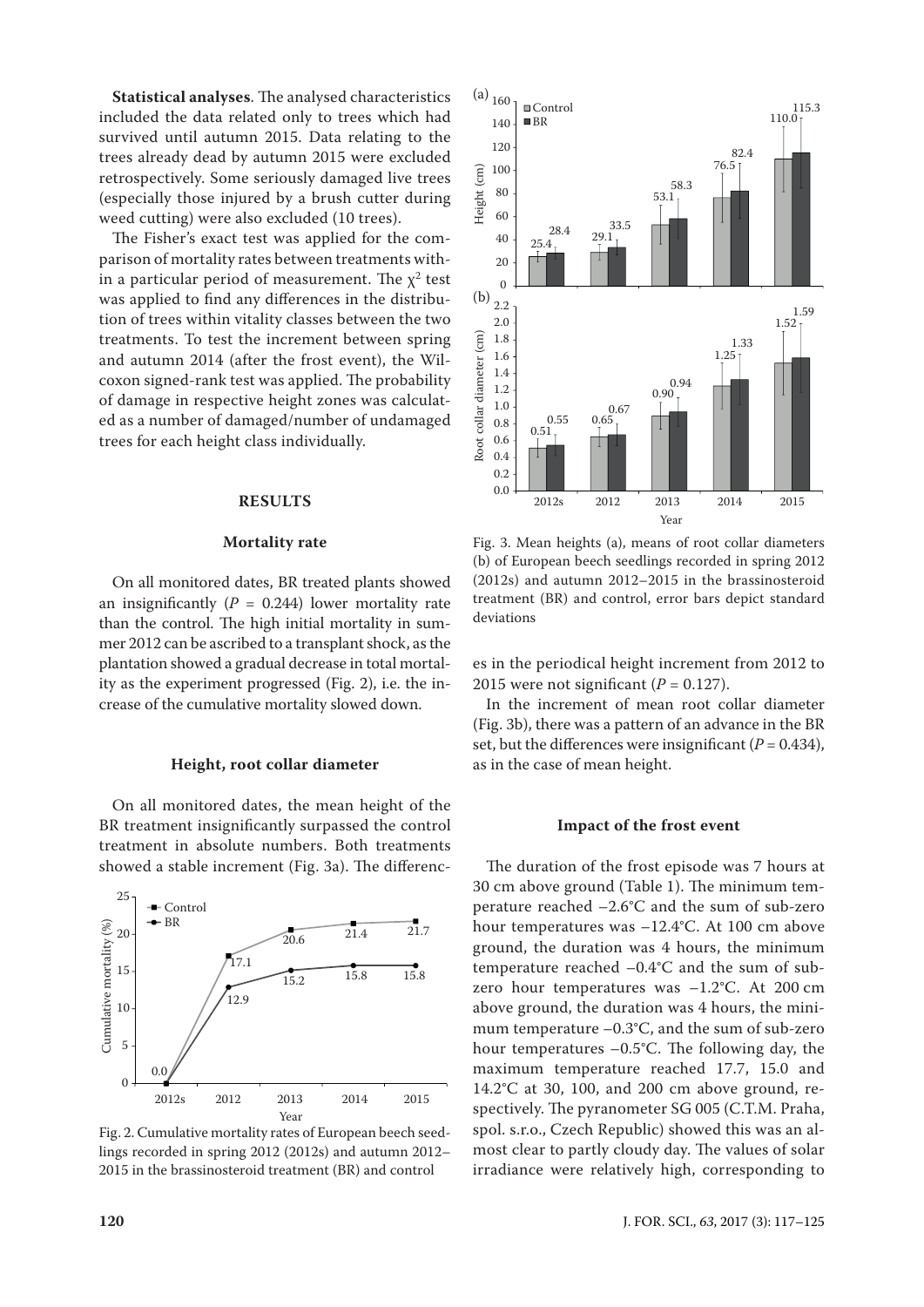Table 3. Characteristics of the experimental beech plantation after a frost event in the night of 4–5 May 2014

|                                                        | Control         | BR              |
|--------------------------------------------------------|-----------------|-----------------|
| Total number of trees                                  | 268             | 253             |
| Number of intact trees                                 | 44              | 44              |
| Number of damaged trees                                | 224             | 209             |
| Mean height of trees $\pm$ SD (cm)                     | $61.3 \pm 17.4$ | $66.6 \pm 18.9$ |
| Mean annual increment after frost event $\pm$ SD (cm)  | $16.3 \pm 11.9$ | $16.7 \pm 12.7$ |
| Mean range of damage $\pm$ SD (cm)                     | $31.2 \pm 14.9$ | $29.7 \pm 14.9$ |
| Mean height of the lower limit of damage $\pm$ SD (cm) | $11.6 \pm 13.3$ | $11.9 \pm 13.0$ |
| Mean height of the upper limit of damage $\pm$ SD (cm) | $42.8 \pm 12.0$ | $41.7 \pm 12.1$ |
| Maximal range of damage (cm)                           | 75              | 70              |

SD – standard deviation, BR – brassinosteroid treatment

direct sunlight (maximum 851 W·m<sup>-2</sup> at 10:00), but fluctuated during the day due to clouds.

The characteristics of the plantation one week after the frost event are shown in Table 3. The mean height was higher in BR treatment, however, the absolute upper limit of damage was lower for BR treatment. The mean range of damage was 5% lower in the BR treatment compared to the control treatment. Trees that showed negative increment (breakage, dry terminal) were excluded from the calculation of mean annual increment after the frost event.

The number of damaged trees according to above ground level was rising from 5 up to 30 cm above ground with the highest number of damaged trees (Fig. 4). At higher levels, the number rapidly decreased. No trees were damaged at the level above 70 and 75 cm in the BR and control treatment, re-



Fig. 4. Distribution of damage to European beech seedlings among height levels and treatments, showing the frost damage probability. Each tree was counted according to its range of damage at various height levels. The highest probability of frost damage was at 30 cm above ground level. The graph is not a distribution function *sensu stricto*, as the sum of probabilities of all heights is not equal to 1. As an example, trees damaged at 20–40 cm were used for calculating damage ratios for 20, 30 and 40 cm. Statistical significance was not tested given the very similar values for control and brassinosteroid treatments (BR)

spectively. As the damage of individual trees could possibly infringe on more than one height level, the figure does not represent the probability distribution in the statistical sense. The subsequent height increment from spring did not differ between treatments according to the Wilcoxon test  $(P = 0.8)$ .

When we consider the vitality of trees  $(A - best)$ vitality, E – dead, details in Table 2), both treatments showed an equal pattern with the most abundant average quality 'B', followed by 'C' and 'A' (Fig. 5). The  $\chi^2$  test could not prove any difference in the distribution of individuals into categories by their vitality status  $(P = 0.58)$ .

#### **DISCUSSION**

There are relatively few studies of BR application related directly to the growth of forest trees. The author team's research of the application of BRs to



Fig. 5. Distribution of seedlings in brassinosteroid (BR) and control treatments categorized into vitality classes after the late frost event

 $A$  – tree with the best vitality,  $B$  – tree with good health status, C – tree with partially deteriorated health status, D – tree with markedly deteriorated health status, E – dead tree, for details see Table 2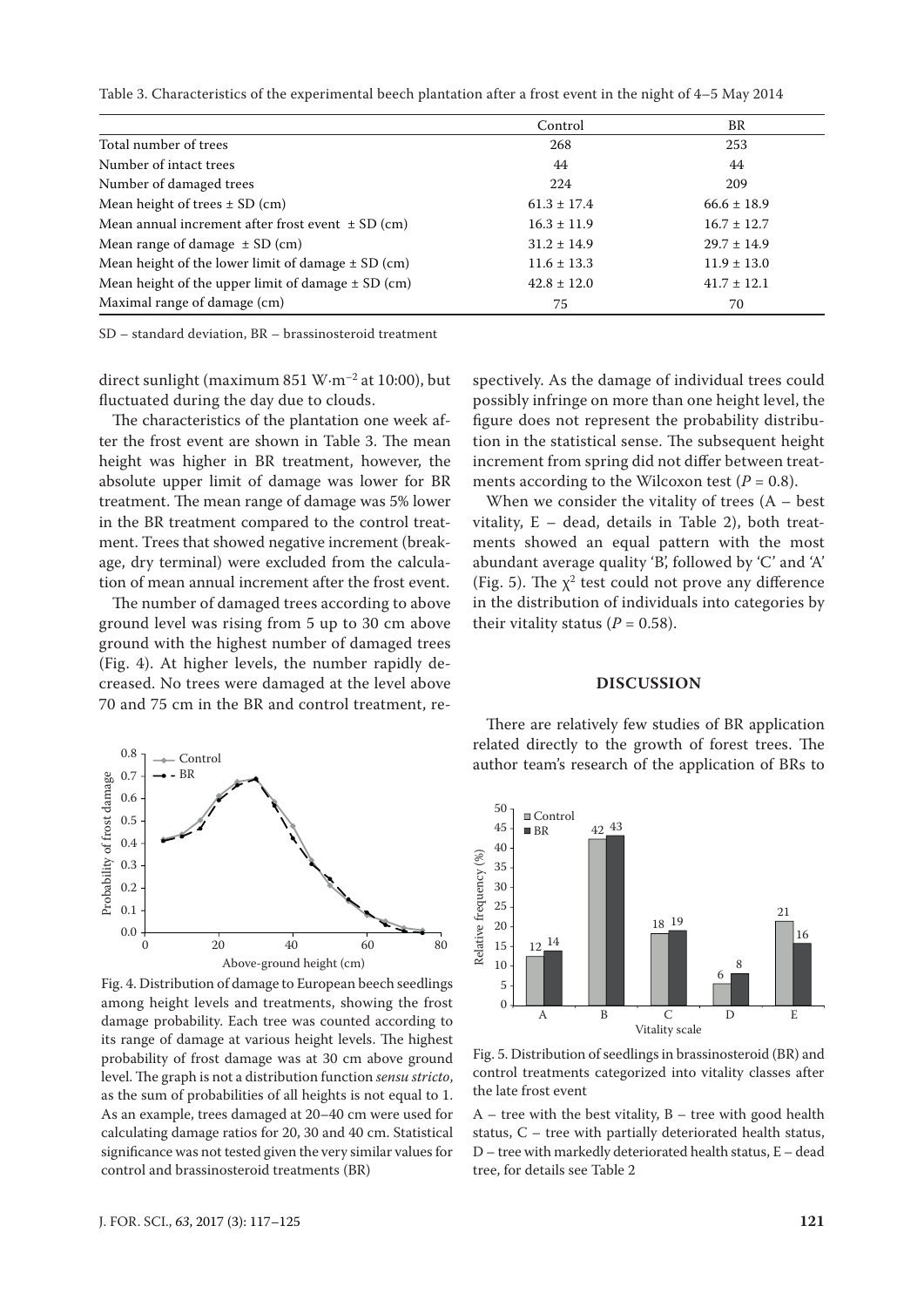forest trees has so far less convincing results than other authors investigating agricultural plants: Nováková et al. (2014) reported a substantially increased mortality rate of Scots pine seedlings planted on abandoned agricultural land after the application of a synthetically prepared analogue of 24-epibrassinolid. BR in that case also slowed the height and radial growth. The effect was significant in two subsequent measurements, which suggests a long-term effect of BR. However, in the second study (Nováková et al. 2015), based on data gathered in a forest nursery, BR treatment decreased the mortality rate of the same species, but general effects on height and radial growth were rather inhibiting again. In the same study, the influence of BR treatment on Norway spruce seedlings was slightly beneficial, depending on the chosen concentration, but mostly insignificant. The medium concentration  $(4 \text{ mg} \cdot \text{ha}^{-1})$  showed the best results. In relation to our study, it could be suggested that the application could have decreased the planting shock in terms of the mortality rate. But for such a conclusion more research on various species needs to be done.

We also studied adverse effects of late frosts on European beech, as it is the principal broadleaved stand-forming tree species on large areas of low, middle and high elevations in Central Europe. The recorded frost event (4–5 May 2014) was the strongest in terms of stress influence with the most serious impact on vegetation during the whole monitored period (2013–2015). Other frost events were either less pronounced or occurred in a period of lower vegetation sensitivity. The lowest temperature (measured at 30 cm above ground) reached –2.6°C (duration 2 h, Fig. 1). This event caused the foliage injury of most trees within the plantation. Subsequently, the damaged trees regenerated and the annual height and diameter increment did not differ in comparison with previous seasons.

During the field reconnaissance we noticed a slightly reduced amount of frost injuries in the BR treatment. When only the range of damage (lower and upper limits) was assessed, the influence of BR treatment on frost sensitivity was negligible. The process leading to increased freezing tolerance involves plasma membrane lipids showing lower phase transition temperature and higher unsaturation degree when treated with a brassinolide, leading to higher fluidity under low temperature, as found in mango fruit. Therefore "proteins and lipids are involved in brassinolide-mediated responses to cold stress" (Li et al. 2012). Many other physiological changes were also described, for example increases in leaf water content, relative

water content and water potential (Li et al. 2008). Resulting from this, a series of processes including the decrease of intracellular  $CO<sub>2</sub>$  was described increasing the effectivity of photosynthesis under heat stress (THUSSAGUNPANIT et al. 2015).

The frost damage to the lowest parts of trees (i.e. below 20 cm above) was rather reduced, because the shelter provided by grass and herbaceous weeds protected them: where the beech leaves were sheltered in dense grass, the damage was negligible. A similar shelter effect of the vegetation such as grass (less efficient) was described by PETRITAN et al. (2011) in *Rubus* Linnaeus shrubs and woody shrubs (more efficient). In our study, the upper limit of frost damage was at about 60 cm above ground, which corresponded with the recorded temperature progress. At the monitored heights of 100 and 200 cm above ground, the minimum temperatures reached only –0.4 and –0.3°C, respectively. Thus we can generally deduce the temperature threshold of about –1.5 to –2°C, which is able to cause visible but not severe damage to young (flushing) European beech foliage. The upper above-ground limit of frost damage naturally differs with the intensity of the frost event. In this respect, the zone from 0 to 100 cm above ground is determined by various studies, e.g. Geiger (1950) and Špulák and Balcar (2013), as the zone of the air layer where the daily temperature amplitude (cold at night but hot in the day-time) is most extended.

The high variability of sensitivity to frost damage in this species, which is not related to climatic conditions of provenances or species phylogeography, needs to be considered (Hofmann et al. 2015). The hydraulic frost resistance of European beech is characterized by increased embolism in winter, followed by a decrease before bud flushing, in contrast to, for instance *P*. *sylvestris*, which is characterized by complete resistance (CHARRIER et al. 2013). Göмör and PAULE (2011) pointed out the presence of the compromise between two contradictory strategies in terms of the date of bud flushing, which are the effective use of vegetation period and protection against late frost.

In our case, the late frost event hit the plantation during bud flushing, when the trees are most vulnerable to frost damage (DITTMAR et al. 2006); the course of bud flushing was described for example by ROBSON et al. (2013) and DITTMAR and Elling (2006). The date of bud flushing in European beech (late successional species) is strictly determined by the photoperiod besides the temperature (Lechowicz 1984; Basler, Körner 2012; Lenz et al. 2016), namely it is driven by chilling and forcing temperatures with an interaction effect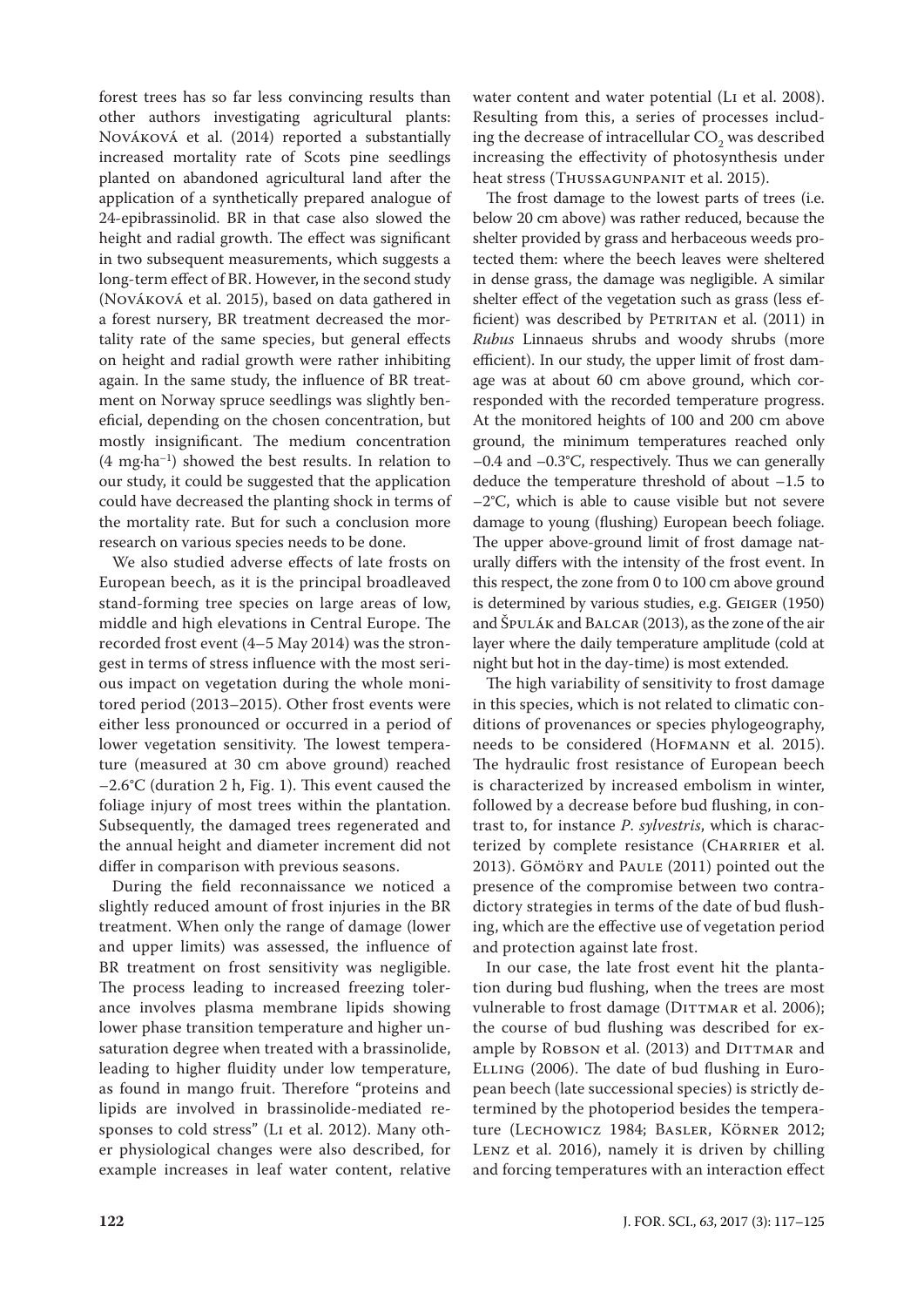of the photoperiod on the forcing rate (photoperiod co-control of leaf-out). It is more pronounced when the chilling requirement is partially satisfied, rather than when buds are fully chilled (VITASSE, Basler 2013). This dual regulating system minimises the risk of encountering a frost event during bud flushing (CAFFARRA, DONNELLY 2011). When defoliation caused by late frost occurs, European beech can recover by the second flushing, but the quality (content of nutrients, sucralose) is decreased, and that can have a negative impact on growth (Gömöry, Paule 2011).

## **CONCLUSIONS**

This study, monitoring the growth performance of European beech plantation, did not find any significant effects of the exogenous application of BR in the forest nursery on the topsoil in autumn on the initial growth of young beech trees during the whole monitored period after planting on a sandy, sun-exposed site. No obvious differences were revealed in terms of seedling height and root collar increments. The late frost event two years after planting (in spring 2014) proved to be most severe at 30 cm above ground. The response of trees to the event in terms of vitality was similar in both treatments.

#### **Acknowledgement**

The experiment was conducted at Truba Research Station (Czech University of Life Sciences Prague, Faculty of Forestry and Wood Science, Department of Silviculture). The authors would like to thank J. Šišáková and M.L. Drury for proofreading and language corrections of the manuscript.

## **References**

- Back T.G., Pharis R.P. (2003): Structure-activity studies of brassinosteroids and the search for novel analogues and mimetics with improved bioactivity. Journal of Plant Growth Regulation, 22: 350–361.
- Bajguz A. (2011): Brassinosteroids occurrence and chemical structures in plants. In: Hayat S., Ahmad A. (eds): Brassinosteroids: A Class of Plant Hormone. Dordrecht, Heidelberg, London, New York, Springer Science + Business Media B.V.: 1–28.
- Bajguz A., Hayat S. (2009): Effects of brassinosteroids on the plant responses to environmental stresses. Plant Physiology and Biochemistry, 47: 1–8.
- Basler D., Körner C. (2012): Photoperiod sensitivity of bud burst in 14 temperate forest tree species. Agricultural and Forest Meteorology, 165: 73–81.
- Caffarra A., Donnelly A. (2011): The ecological significance of phenology in four different tree species: Effects of light and temperature on bud burst. International Journal of Biometeorology, 55: 711–721.
- Charrier G., Cochard H., Améglio T. (2013): Evaluation of the impact of frost resistances on potential altitudinal limit of trees. Tree Physiology, 33: 891–902.
- Christersson L., von Fircks H.A. (1988): Injuries to conifer seedlings caused by simulated summer frost and winter desiccation. Silva Fennica, 22: 195–201.
- Dittmar C., Elling W. (2006): Phenological phases of common beech (*Fagus sylvatica* L.) and their dependence on region and altitude in southern Germany. European Journal of Forest Research, 125: 181–188.
- Dittmar C., Fricke W., Elling W. (2006): Impact of late frost events on radial growth of common beech (*Fagus sylvatica* L.) in southern Germany. European Journal of Forest Research, 125: 249–259.
- Forest Management Institute (2003): Přehled lesních typů a souborů lesních typů v ČR (typologická tabulka). Available at http://www.uhul.cz/images/typologie/tab\_LT\_web\_F. pdf (accessed Sept 20, 2016).
- Fujii S., Saka H. (2001): The promotive effect of brassinolide on lamina joint-cell elongation, germination and seedling growth under low-temperature stress in rice (*Oryza sativa* L.). Plant Production Science, 4: 210–214.
- Gallo K., Hale R., Tarpley D., Yu Y. (2011): Evaluation of the relationship between air and land surface temperature under clear- and cloudy-sky conditions. Journal of Applied Meteorology and Climatology, 50: 767–775.
- Geiger R. (1950): The Climate Near the Ground. Cambridge, Harvard University Printing Office: 482.
- Gomes M.M.A., Campostrini E., Leal N.R., Viana A.P., Ferraz T.M., Siqueira L.D., Rosa R.C. C., Neto A.T., Nuñues-Vázquez M., Zullo, M.A.T. (2006): Brassinosteroid analogue effects on the yield of yellow passion fruit plants (*Passiflora edulis* f. *flavicarpa*). Scientia Horticulturae, 110: 235–240.
- Gömöry D., Paule L. (2011): Trade-off between height growth and spring flushing in common beech (*Fagus sylvatica* L.). Annals of Forest Science, 68: 975–984.
- Grove M.D., Spencer G.F., Rohwedder W.K., Mandava N., Worley J.F., Warthen J.D., Steffens G.L., Flippen-Anderson J.L., Cook J.C. (1979): Brassinolide, a plant growthpromoting steroid isolated from *Brassica napus* pollen. Nature, 281: 216–217.
- He R.Y., Wang G.J., Wang X.S. (1991): Effects of brassinolide on growth and chilling resistance of maize seedlings. In: Cutler H.G., Yokota T., Adam G. (eds): Brassinosteroids: Chemistry, Bioactivity and Applications. Washington, D.C., American Chemical Society: 26–35.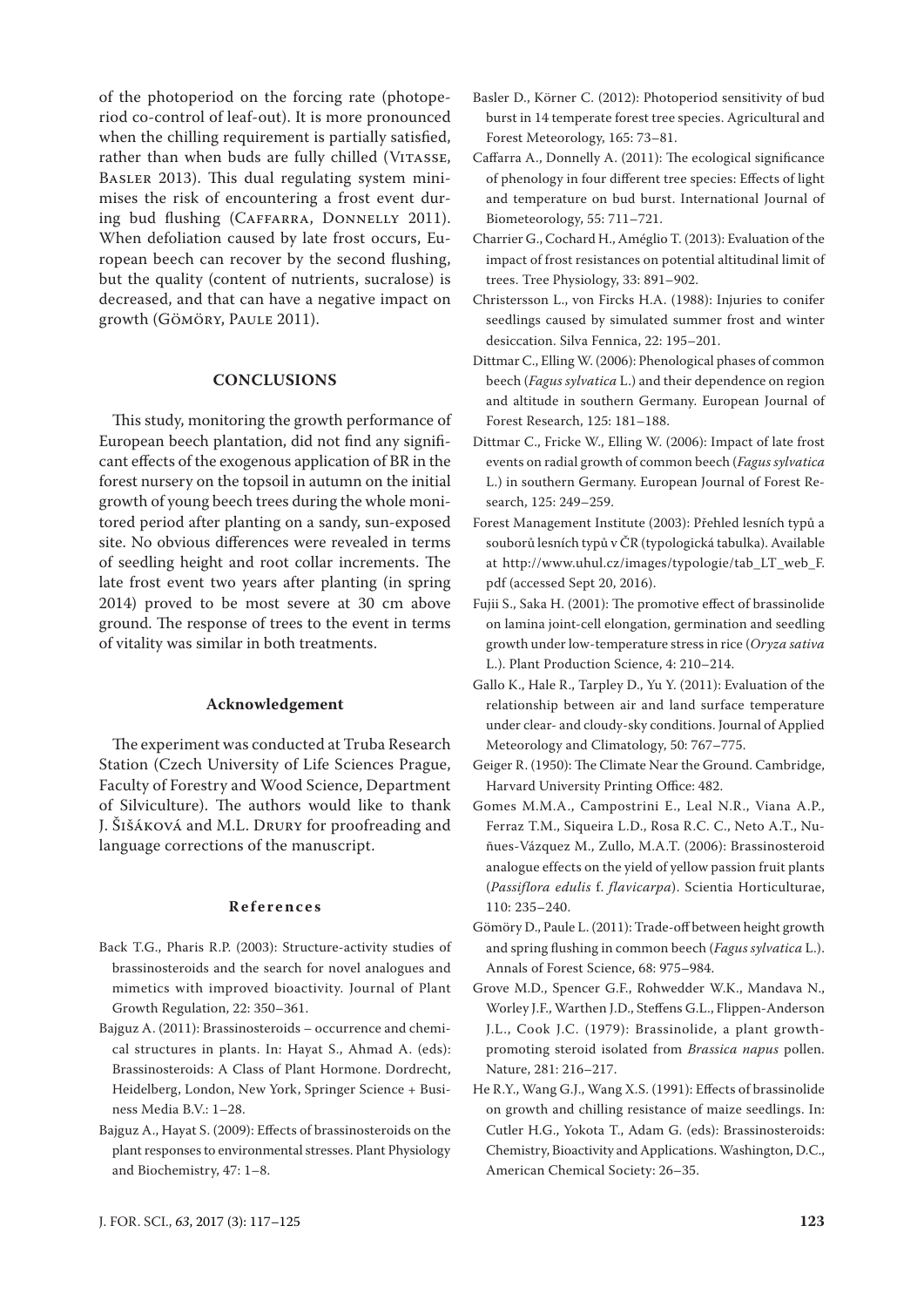Hofmann M., Durka W., Liesebach M., Bruelheide, H. (2015): Intraspecific variability in frost hardiness of *Fagus sylvatica* L. European Journal of Forest Research, 134: 433–441.

Holubík O., Podrázský V., Vopravil J., Khel T., Remeš J. (2014): Effect of agricultural lands afforestation and tree species composition on the soil reaction, total organic carbon and nitrogen content in the uppermost mineral soil profile. Soil and Water Research, 9: 192–200.

Hradecká D., Urban J., Kohout L., Pulkrábek J., Hnilička R. (2009): Využití brassinosteroidů k regulaci stresu během růstu a tvorby výnosu řepy cukrové. Listy cukrovarnické a řepařské, 125: 271–273.

Khripach V.A., Zhabinskii V.N., Groot, A.E. (1999): Brassinosteroids: A New Class of Plant Hormones. San Diego, Academic Press: 456.

Kohout L., Kasal A., Chodounská H. (2004): Použití 2α,3α,17β-trihydroxy-5α-androstan-6-onu pro ovlivňování stresu rostlin. [Utilisation of 2α,3α,17β-trihydroxy-5αandrostan-6-one for influencing of plant stress.] PV 2001- 2436 (2.7.2001) – CZ pat. No. 294 343 (4.10.2004).

Kohout L., Kasal A., Chodounská H., Slavíková B., Hniličková J. (2002): The use of 2α,3α,17β-trihydroxy-5α-androstan-6-one for plant development regulation. PCT pat. appl. No. PCT/CZ02/00041 (2.7.2002) (WO2003003834) and EU patent 1 401 278 (16.1.2003).

Kreyling J., Thiel D., Nagy L., Jentsch A., Huber G., Konnert M., Beierkuhnlein C. (2012): Late frost sensitivity of juvenile *Fagus sylvatica* L. differs between southern Germany and Bulgaria and depends on preceding air temperature. European Journal of Forest Research, 131: 717–725.

Krishna P. (2003): Brassinosteroid-mediated stress responses. Journal of Plant Growth Regulators, 22: 289–297.

Kuneš I., Baláš M., Millerová K., Balcar V. (2011): Vnášení listnaté příměsi a jedle do jehličnatých porostů Jizerských hor. Lesnický průvodce 9/2011. Jíloviště-Strnady, VÚLHM: 36.

Kuneš I., Baláš M., Zahradník D., Nováková O., Gallo J., Nárovcová J., Drury M.L. (2014): Role of planting stock size and fertilizing in initial growth performance of rowan (*Sorbus aucuparia* L.) reforestation in a mountain frost hollow. Forest Systems, 23: 273–287.

Langvall O., Nilsson U., Örlander G. (2001): Frost damage to planted Norway spruce seedlings – influence of site preparation and seedling type. Forest Ecology and Management, 141: 223–235.

Lechowicz M.J. (1984): Why do temperate deciduous trees leaf out at different times? Adaptation and ecology of forest communities. The American Naturalist, 124: 821–842.

Lenz A., Hoch G., Körner C., Vitasse Y. (2016): Convergence of leaf-out towards minimum risk of freezing damage in temperate trees. Functional Ecology, 30: 1480–1490.

Leslie A.D., Mencuccini M., Perks M. (2014): Frost damage to eucalypts in a short-rotation forestry trial in Cumbria (England). iForest – Biogeosciences and Forestry, 7: 156–161.

Li B., Zhang C., Cao B., Qin G., Wang W., Tian S. (2012): Brassinolide enhances cold stress tolerance of fruit by regulating plasma membrane proteins and lipids. Amino Acids, 43: 2469–2480.

Li K.R., Zhang W.B., Li H.K. (2005): Effect of natural brassinolide on germination of *Ailanthus altissima* seeds. Forestry Studies in China, 7: 12–14.

Li K.R., Wang H.H., Han G., Wang Q.J., Fan J. (2008): Effects of brassinolide on the survival, growth and drought resistance of *Robinia pseudoacacia* seedlings under water-stress. New Forests, 35: 255–266.

Lindkvist L., Lindqvist S. (1997): Spatial and temporal variability of nocturnal summer frost in elevated complex terrain. Agricultural and Forest Meteorology, 87: 139–153.

Menzel A., Helm R., Zang C. (2015): Patterns of late spring frost leaf damage and recovery in a European beech (*Fagus sylvatica* L.) stand in south-eastern Germany based on repeated digital photographs. Frontiers in Plant Science, 6: 110.

Ministry of Agriculture of the Czech Republic (2015): Zelená zpráva o stavu lesa a lesního hospodářství České republiky v roce 2014. Prague, Ministry of Agriculture of the Czech Republic: 108.

Nováková O., Kuneš I., Gallo J., Baláš M. (2014): Effects of brassinosteroids on prosperity of Scots pine seedlings. Journal of Forest Science, 60: 388–393.

Nováková O., Gallo J., Baláš M., Špulák O., Kuneš I. (2015): Vliv brassinosteroidů na výškový přírůst, fluorescenci chlorofylu a mortalitu sazenic smrku ztepilého a borovice lesní v podmínkách lesní školky. Zprávy lesnického výzkumu, 60: 122–129.

Novotný P., Frýdl J., Čáp J. (2015): Zhodnocení kvalitativních parametrů buku lesního (*Fagus sylvatica* L.) na sedmi provenienčních výzkumných plochách ve věku 25 let. Zprávy lesnického výzkumu, 60: 14–23.

Oke T.R. (1970): The temperature profile near the ground on calm clear nights. Quarterly Journal of the Royal Meteorological Society, 96: 14–23.

Petritan I.C., von Lüpke B., Petritan A.M. (2011): Influence of shelterwood and ground vegetation on late spring frost damages of planted beech (*Fagus sylvatica*) and Douglas-fir (*Preudotsuga menziesii*) saplings. Baltic Forestry, 17: 227–234.

Podrázský V., Remeš J. (2007): Humus form status in closeto-nature forest parts comparing to afforested agricultural lands. Lesnícky časopis – Forestry Journal, 53: 99–106.

Podrázský V., Remeš J. (2008): Rychlost obnovy charakteru lesních půd na zalesněných lokalitách Orlických hor. Zprávy lesnického výzkumu, 53: 89–93.

Podrázský V., Zahradník D., Remeš J. (2014): Potential consequences of tree species and age structure changes of forests in the Czech Republic – review of forest inventory data. Wood Research, 59: 483–490.

Pullman G.S., Zhang Y., Phan B.H. (2003): Brassinolide improves embryogenic tissue initiation in conifers and rice. Plant Cell Reports, 22: 96–104.